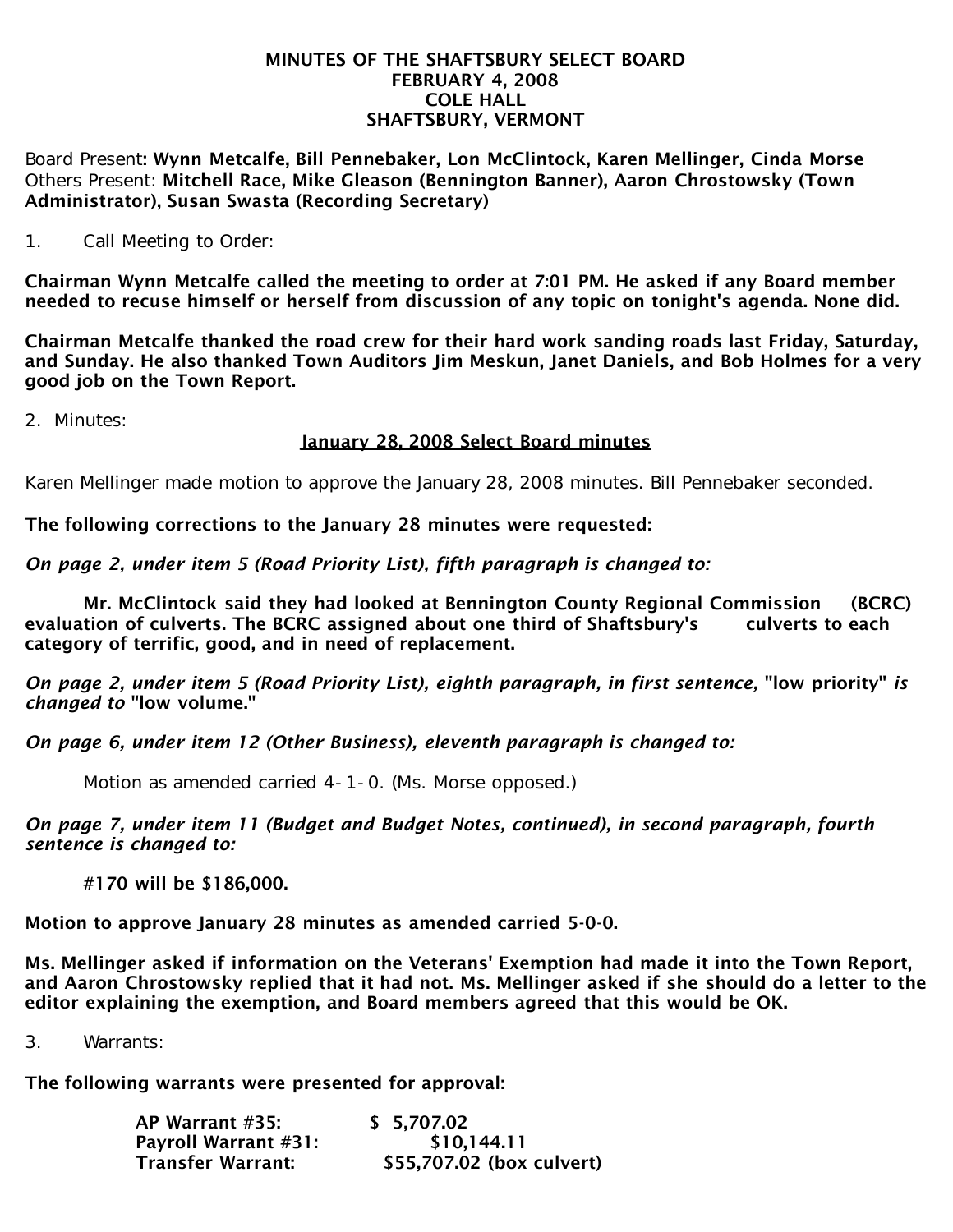Cinda Morse made motion to pay warrants. Ms. Mellinger seconded. Motion carried 5-0-0.

4. Public Comments:

#### There were no public comments.

5. Heindel and Noyes:

Chairman Metcalfe reported that he, Mr. Pennebaker, and Mr. Chrostowsky had discussed the Heindel and Noyes invoice and concluded that it would be best to pay it and get it behind them. He said there is still over \$47,000 in the landfill reserve fund.

Ms. Morse made motion to pay the Heindel and Noyes invoice for \$7,807.79. Ms. Mellinger seconded.

Mr. McClintock asked if they are paying \$1500 for the meeting, and Chairman Metcalfe replied that they are, but that they are not paying interest charges.

Ms. Morse asked where they are in hiring an engineer. Chairman Metcalfe replied that two have turned down the job, and that there are leads on two others.

There was a discussion of whether the Town runs the risk of problems with the state by ending the agreement with Heindel and Noyes before having another engineer. Chairman Metcalfe stated that Buzz Surwillo of the Agency of Natural Resources (ANR) is aware of the situation. Mr. McClintock said that the predicament is no different now than if they had kept Heindel and Noyes on.

Mr. Pennebaker reported that methane readings at the Eastman's have been zero over the past week. They will repeat the measurement in March. Measurements are affected by the weather, and they may see trace amounts in March.

Ms. Mellinger asked about readings from landfill wells. Mr. Pennebaker replied that they change from day to day, and that the well which always measures highest varies as much as 40%. They need to measure over a long period of time to be accurate.

Motion to pay the Heindel and Noyes invoice carried 5-0-0.

Ms. Morse asked what they will do with the landfill reserve fund balance. Mr. Chrostowsky replied that \$37,000 of the \$47,000 will go to the loan payment next September. Ms. Mellinger said this is in the budget, and Mr. Chrostowsky said that they don't have the cash in hand in September. Ms, Morse said this is a matter of cash flow.

Ms. Morse asked what the cost of monitoring will be, and Mr. Pennebaker said he does not know yet. Mr. McClintock asked if Heindel and Noyes will be paid out of the landfill reserve fund, and was told that they would.

6. Certificate of Highway Mileage:

Ms. Morse made motion to sign the highway mileage certificate. Mr. Pennebaker seconded.

### Mr. McClintock asked if the mileage is the same as last year. Chairman Metcalfe replied that it is.

Motion carried 5-0-0.

7. Other Business:

### Mr. Chrostowsky gave a presentation in Stamford on plans for hazardous waste days and on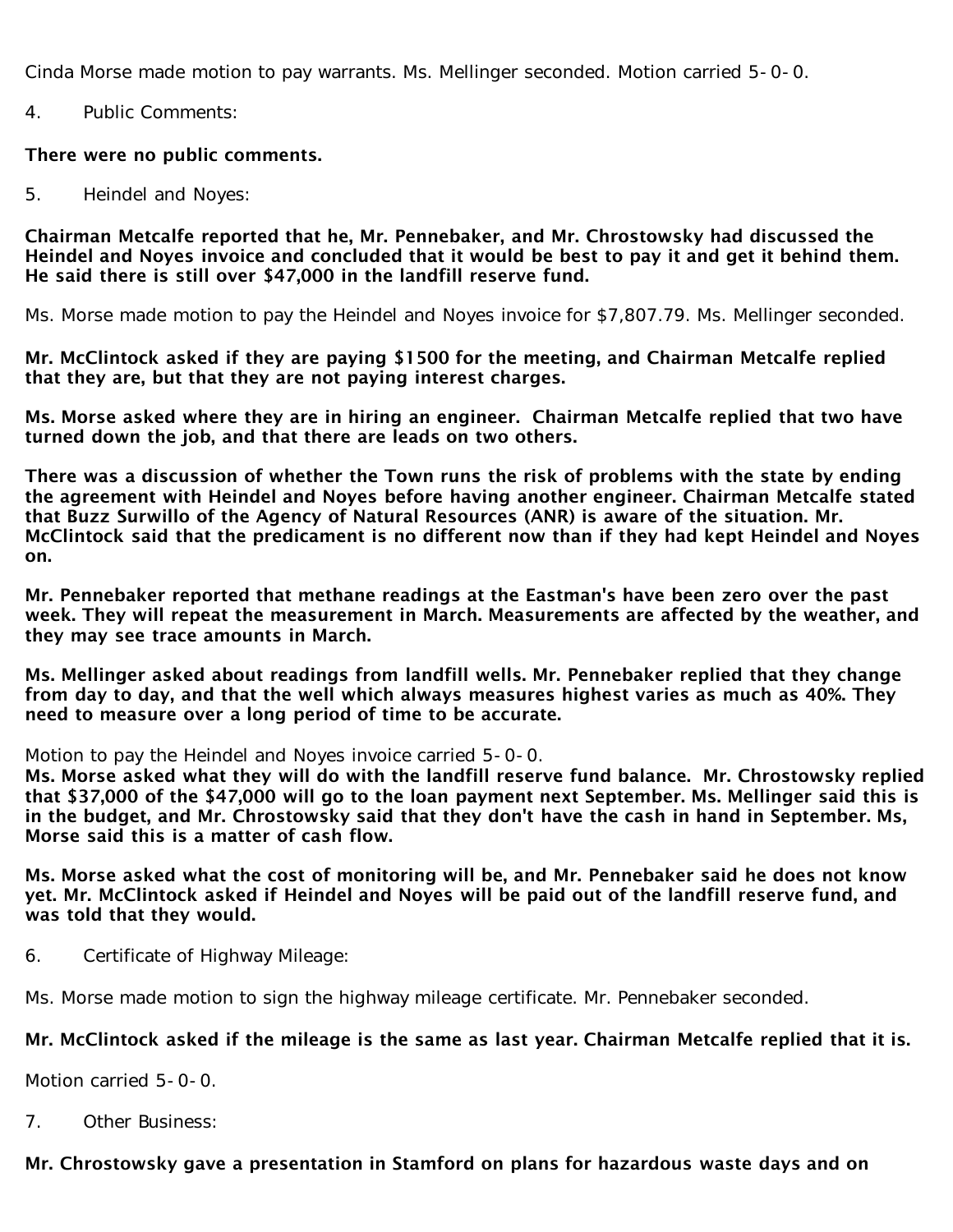Shaftsbury's road report process. Mr. Chrostowsky stated that Stamford has asked if the hazardous waste day charge for fall of 2008 can be lowered. They agree to pay \$1000 for spring 2008 and \$1500 for spring 2009. Mr. Chrostowsky recommended asking them for \$1250 for fall 2008.

He asked if Pownal should be offered the same deal. Ms. Mellinger said that depends on whether Pownal will host one of the hazardous waste days. Mr. Chrostowsky does not know if they will yet, but will find out. It was agreed to set Stamford's amount as stated and to offer the same to Pownal.

Mr. Chrostowsky reported that he had talked to sidewalk consultant Eric Sandblom, and they are close to terms with the storm water issue. He explained that Rte. 7A is not a problem, but Cleveland Avenue is. They may be able to use a concrete box under the sidewalk. Ms. Mellinger noted that Water Superintendent Joe Herrmann does not see this as a big issue because the area is all gravel and stone. She said that Road Foreman Ron Daniels was going to talk to Dig Safe about a test dig. Mr. Sandblom wants a sample to assuage the state that a concrete box would handle storm water. Chairman Metcalfe said he is sure it would handle it.

Ms. Morse said that she would like to revisit last week's motion to withdraw the sidewalk permit from the Development Review Board (DRB). She noted that Town Attorney Rob Woolmington's decision very clearly says that they do need a DRB permit. He said this could be changed going forward by changing the bylaw, but as of now they do need one.

Ms. Morse made motion to return the sidewalk permit process to the DRB.

Mr. McClintock disagreed, stating that they have not obtained permits for past sidewalk projects. He said that the DRB is an extension of the Select Board, working on the Select Board's behalf. The terms of the sidewalk grant already specify a procedure. A DRB permit just adds bureaucratic duplication of effort, which Town residents do not want.

Ms. Morse and Chairman Metcalfe thought it would set a bad precedent to go against the Town counsel's opinion. There was further discussion of whether the DRB should finish the process, or whether the bylaw should be amended now and the permit not be sent back to the DRB. Some Board members were concerned that this might mean the Town would be in violation for other building projects that had not received permits.

It was unclear when Board members had received copies of counsel's letter, which had been sent to Zoning Administrator Tony Zazzaro in October, 2007. Chairman Metcalfe asked that it be noted for the record that this Board has on a regular basis sought the opinion of the Town counsel, and this is the first time that opinion has been rejected.

Mr. Pennebaker seconded the motion to return the sidewalk permit process to the DRB.

### Mr. McClintock noted that since Ms. Morse had opposed last week's motion to withdraw the permit from the DRB, she may not make a motion to return the permit.

Mr. Pennebaker made motion to return the sidewalk permit process to the DRB. Ms. Morse seconded.

Motion carried 3-2-0. (Ms. Morse, Mr. Pennebaker, Chairman Metcalfe for and Ms. Mellinger, Mr. McClintock against)

# Chairman Metcalfe asked Mr. Chrostowsky to put the bylaw change on the Board agenda. Mr. McClintock asked that this be sooner rather than later. Chairman Metcalfe agreed.

8. Town Meeting Presentation: